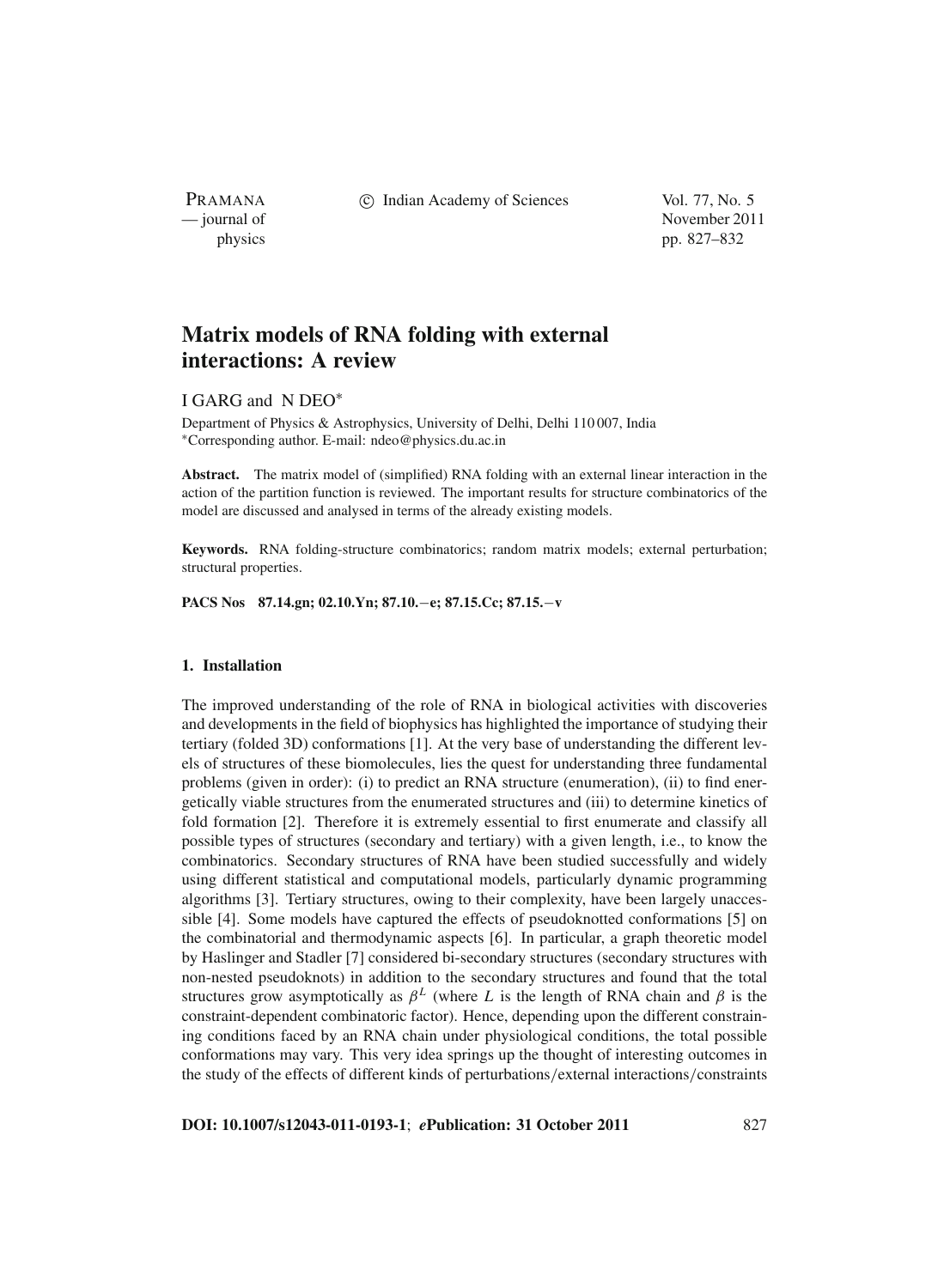## *I Garg and N Deo*

on the structural combinatorics of RNA in statistical modelling. With this hindsight, we choose a statistical model of RNA folding [8] that computes and sequentially arranges all the possible secondary and tertiary structures (according to the structural complexity, genus) that can exist for a given length of RNA chain (here length is defined as the number of nucleotide bases in the chain, not the geometric end-to-end distance). The enumeration is made possible by some simplifying assumptions: the RNA chain is considered to be infinitely flexible (i.e., adjacent base pairings can take place) with non-complementary base pairings allowed and all the base pairing interactions happen with the same probability. To this model, an external (interaction) term is added in the action of the partition function that defines an RNA chain of length *L* (discussed in §2). The effect of the externally introduced interaction [9] on the structural properties such as enumeration, distribution functions (with respect to the length and genus of the structures), asymptotic (large *L*) behaviour [10] and thermodynamic properties [11] such as (a) free energy and specific heat as a function of length, temperature and external interaction parameter and (b) distribution of structures with respect to temperature and different number of pairings (possible for a given length structure) are studied in §2.

# **2. The model**

The partition function equation of the matrix model of RNA folding with a linear external interaction [9] is given by

$$
Z_L(N) = \frac{1}{A_L(N)} \int \prod_{i=1}^L d\phi_i e^{(-N/2) \sum_{i,j=1}^L (V^{-1})_{i,j} \text{Tr} \phi_i \phi_j}
$$
  
 
$$
\times e^{-N \sum_{i=1}^n (W^{-1})_i \text{Tr} \phi_i} \frac{1}{N} \text{Tr} \prod_{i=1}^L (1 + \phi_i), \tag{1}
$$

where the linear interaction term is  $e^{-N\sum_{i=1}^{n}(W_i)^{-1} \text{Tr} \phi_i}$ . The interaction acts on  $i = 1, ..., n$ bases of the chain where  $n \leq L$  and  $W_i = w$  gives the strength of the external perturbation which acts uniformly on each base. All the simplifying assumptions discussed in the Introduction for the model in [8] hold. The  $\phi_i$ s are  $i = 1, ..., L$  independent  $(N \times N)$ random Hermitian matrices placed at each of the *L* bases in the chain. The interaction between different  $\phi_i$ s (bases) is contained in an ( $L \times L$ ) interaction matrix  $V_{ij}$  with  $V_{ij}$  = exp[ $-\beta \epsilon_{ij} v_{ij} (r_{ij}) \theta(|i-j| > 4)$  as the elements [8]. Here  $\beta = 1/T$  gives the temperature,  $v_{ij}(r_{ij})$  is the short-range space-dependent part of the attractive interaction between nucleotides at base positions *i* and *j*,  $\epsilon_{ij}$  is a (4×4) symmetric matrix giving basespecific pairing energies between *i* and *j*,  $\theta(|i - j| > 4)$  is the Heaviside function which ensures finite flexibility of the chain and preserves the fact that only those bases which are separated by at least four positions can interact. All the diagonal elements  $V_{ii} = 0$ , i.e., no self-pairing is allowed. The inter-base interaction matrix in view of the simplifications becomes  $V_{ij} = v = \exp(-\beta \epsilon)$ . The observable  $\prod_i (1 + \phi_i)$  is an ordered matrix product over  $\phi_i$  which also ensures that  $V_{ii}$  do not appear in the partition function  $Z_L(N)$ .  $A_L(N)$  is the normalization constant,  $A_L(N) = \int \prod_{i=1}^L d\phi_i e^{(-N/2) \sum_{i,j=1}^L (V^{-1})_{ij} \text{Tr} \phi_i \phi_j} e^{-N \sum_{i=1}^n (W^{-1})_i \text{Tr} \phi_i}.$ 

828 *Pramana – J. Phys.***, Vol. 77, No. 5, November 2011**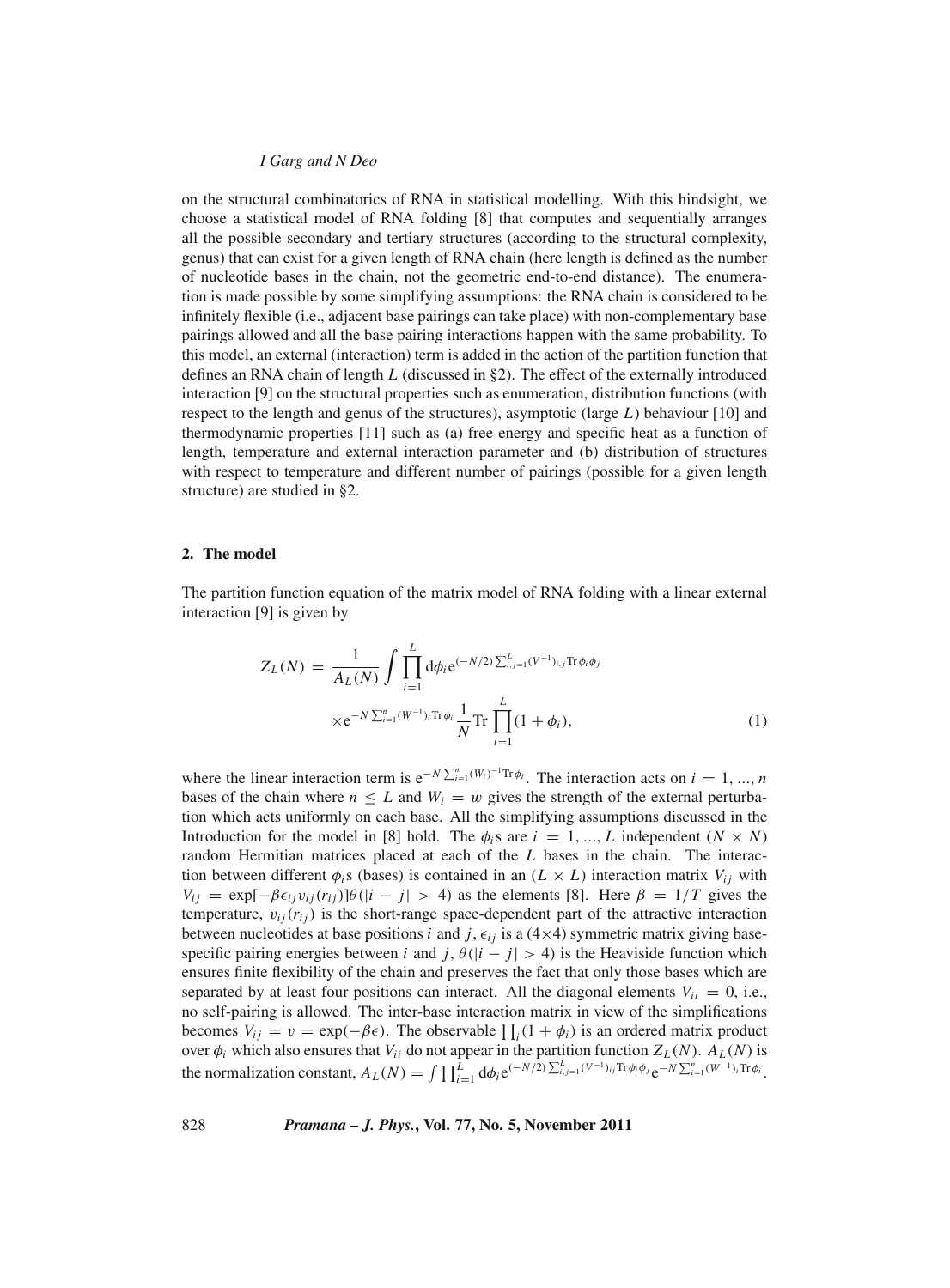#### *Matrix models of RNA folding*

In this construction of the partition function, the observable plays an important role. If one adds a linear term in the Gaussian matrix model partition function (without the observable) then it is just a generalization of the partition function of the scalar Gaussian field theories to Gaussian matrix field theories. The special form of the observable incorporates the specific properties of RNA and pulls down the  $V_i$  *s* from the quadratic term in the action to give partition functions for different lengths in terms of the base-pairing interaction  $v$  and *N* (using the Wick theorem). The importance of adopting this method for enumeration of RNA structures (though simplified) lies in that the different genus structures are arranged sequentially in a series (of powers of  $1/N^2$ ) with proper distinction between planar (terms with  $(1/N^2)^0$  and non-planar structures (terms with  $(1/N^2)^k$  where  $k \ge 1$ ), adopted in analogy with [12]. This facilitates the study of the distribution functions of secondary and tertiary structures separately. Since the random matrix models give averaged and universal properties of a system under consideration [13], this method may be very useful in getting a handle on the average characteristics of real RNA molecules.

The generating function of the partition function, following the mathematical steps in [9], is

$$
G\left(t, N, \frac{n\alpha}{L}\right) = \sum_{L=0}^{\infty} Z_{L, \frac{n\alpha}{L}}(N) \frac{t^L}{L!} = e^{\frac{vt^2}{2N} + t(1 - \frac{n\alpha}{L})} \left[ \frac{1}{N} \sum_{k=0}^{N-1} \binom{N}{k+1} \frac{(t^2v)^k}{k! N^k} \right],\tag{2}
$$

where the effect of interaction appears in the exponent as e<sup>-t(*nα*/*L*). This equation can be</sup> used to find the partition function for interaction acting on different *n* bases of the chain with the strength  $\alpha$  [9]. When the interaction is assumed to act on one  $(n = 1)$  and all  $(n = L)$  the bases uniformly, one gets the model and its properties were studied in [10]. These cases were studied by assuming that external linear interaction strength, in the beginning of the mathematical derivation, is the same on all bases in the chain ( $W_i = w$ ) but it is interesting to observe how this assumption translates into the results found for this model (discussed in the next paragraph). Further, it is also possible to calculate the effect of interaction when the *n* different bases are acted upon by different strengths of interaction [9]. In this case,  $n\alpha/L$  is replaced by a more complicated function,  $C(L, w_i)$ , of length *L* of the chain and different external interaction strengths *W*i. For instance, if the interaction acts on a single base only (base 1 in this case) with strength  $w_1$ , then  $C(L, w_1) = 1/Lw_1$  and for two bases only (bases 1 and 2 with strengths  $w_1$  and  $w_2$  respectively) it is  $C(L, w_1, w_2)$  =  $(1/Lw_1) + (1/Lw_2)$ . Furthermore, if  $W_1 = w_1$ ,  $W_2 = w_2$  and  $W_3 = W_4 = \cdots = W_L =$ w, then  $C = ((Lw_1w_2 + ww_1 + ww_2 - 2w_1w_2)/Lww_1w_2)$ . Further, the asymptotic behaviour of the genus distribution functions for the matrix model of RNA with interaction  $(n = 1 \text{ and } L)$  in [10] is found numerically. The numerical analysis shows that the term  $3<sup>L</sup>$ in  $a_{L,g,\alpha}$  found in [8] changes to  $(3-\alpha)^L$  when  $n = L$  (which becomes  $(3-(n\alpha/L))^L$  when the perturbation is on *n* bases). The RNA structure combinatorial problem (with pseudoknots: only bi-secondary structures) has been solved with a graph theoretic approach in [7]. It has been shown that the number of bi-secondary structures (secondary structures with non-nested pseudoknots) grows asymptotically as  $(\beta)^L$  where  $\beta$  is a combinatorial factor that depends upon different constraints that an RNA chain is subject to and *L* is the length of the chain. The effect of  $\alpha$  is therefore like an added constraint in the model which can be modelled as per requirement in different theoretical/experimental situations.

*Pramana – J. Phys.***, Vol. 77, No. 5, November 2011** 829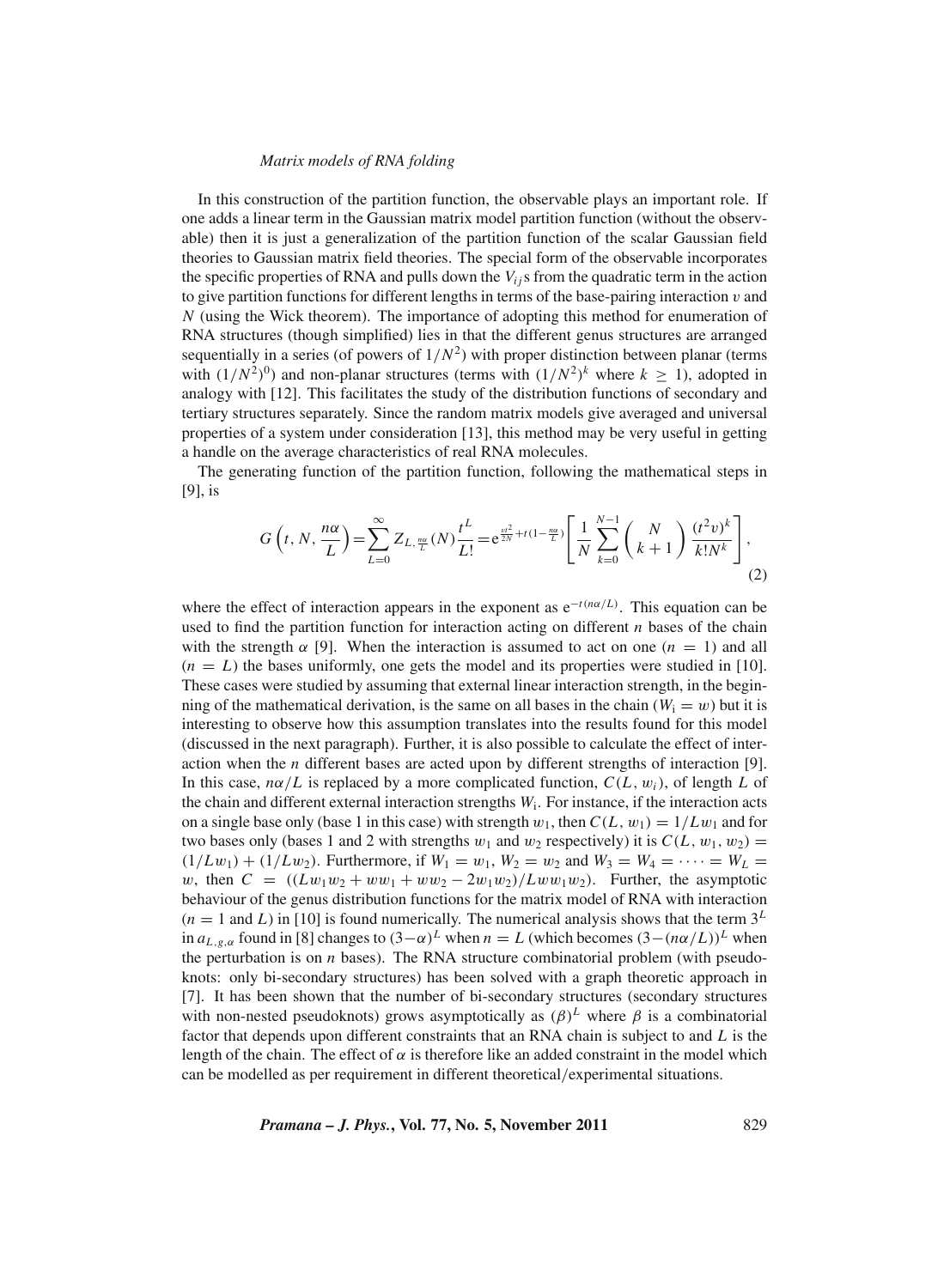## *I Garg and N Deo*

The general form of the partition function (obtained from  $(1)$  or  $(2)$ ) is

$$
Z_{L,\alpha}(N) = \left(1 - \frac{n\alpha}{L}\right)^{L} + \left(1 - \frac{n\alpha}{L}\right)^{(L-2)} \sum_{i < j} V_{i,j} + \left(1 - \frac{n\alpha}{L}\right)^{(L-4)} \sum_{i < j < k < l} V_{i,j} V_{k,l} + \left(1 - \frac{n\alpha}{L}\right)^{(L-4)} \sum_{i < j < k < l} V_{i,l} V_{j,k} + \left(\frac{1}{N}\right)^{2} \left(1 - \frac{n\alpha}{L}\right)^{(L-4)} \sum_{i < j < k < l} V_{i,k} V_{j,l} + \dots
$$
\n(3)

which gives the structural regimes into which the RNA structures are distributed for the model with linear interaction: Regime 1:  $0 \le \alpha \le 1$ ,  $n < L$  and  $0 \le \alpha < 1$ ,  $n = L$  and Regime 2:  $\alpha = 1$ ,  $n = L$ . In the linear representation of the biomolecules, the effect of the external linear interaction appears as a factor  $(1 - n\alpha/L)$  (which is the multiplicative term in the general partition function as compared to [8]) on each unpaired base of the chain with no such distinction or weighting of the paired bases in the chain. The structures in Regime 1 therefore consist of structures which have a combination of paired and unpaired sites in the chain and Regime 2 has only completely paired structures which do not have any unpaired sites at all. The matrix model formulation therefore provides a convenient mathematical method for arranging different structures according to genus in an asymptotic series of powers of  $1/N^2$  and displaying the effect of interactions very clearly. The partition function obtained in this way characterizes the whole ensemble of structures possible for a chosen length according to the number of pairings in each structure (power of  $v$ ), genus and the number of unpaired sites by the power of weight  $(1 - n\alpha/L)$ . The coefficients of v give the total number of conformations  $a_{L,g,\alpha}$  for a fixed L, g and  $\alpha$ . For a given length and  $\alpha$ , the total possible structures for all genii are obtained by putting  $v = 1$  and  $N = 1$ and are labelled by  $N_{\alpha}$ .

This general partition function exhibits a scaling relation with the model in [8] which can be observed by factoring out the term  $(1 - (n\alpha/L))^L$  from (3) to get  $Z_L(v, n\alpha/L, N) =$  $(1 - (n\alpha/L))^L Z_L[(v/(1 - (n\alpha/L))^2), 0, N]$ . The bracketed quantity on the right side is the partition function of the RNA matrix model in [8] where the base pairing strength parameter v is re-scaled by an amount  $(1 - (n\alpha/L))^{-2}$ . Such scaling forms have not been seen in the context of matrix theory and hence provides an interesting mathematical model construction, both from the point of view of RNAs and matrix models. For the RNAs, the re-scaling of  $\nu$  physically corresponds to changing of the base pairing interaction strength which may be caused by external conditions such as applied pressure or proximity with ions [14].

## **3. Conclusions**

The matrix models of RNA folding address an important question in the basic understanding of biomolecules, i.e., the exhaustive enumeration of all possible conformations,

830 *Pramana – J. Phys.***, Vol. 77, No. 5, November 2011**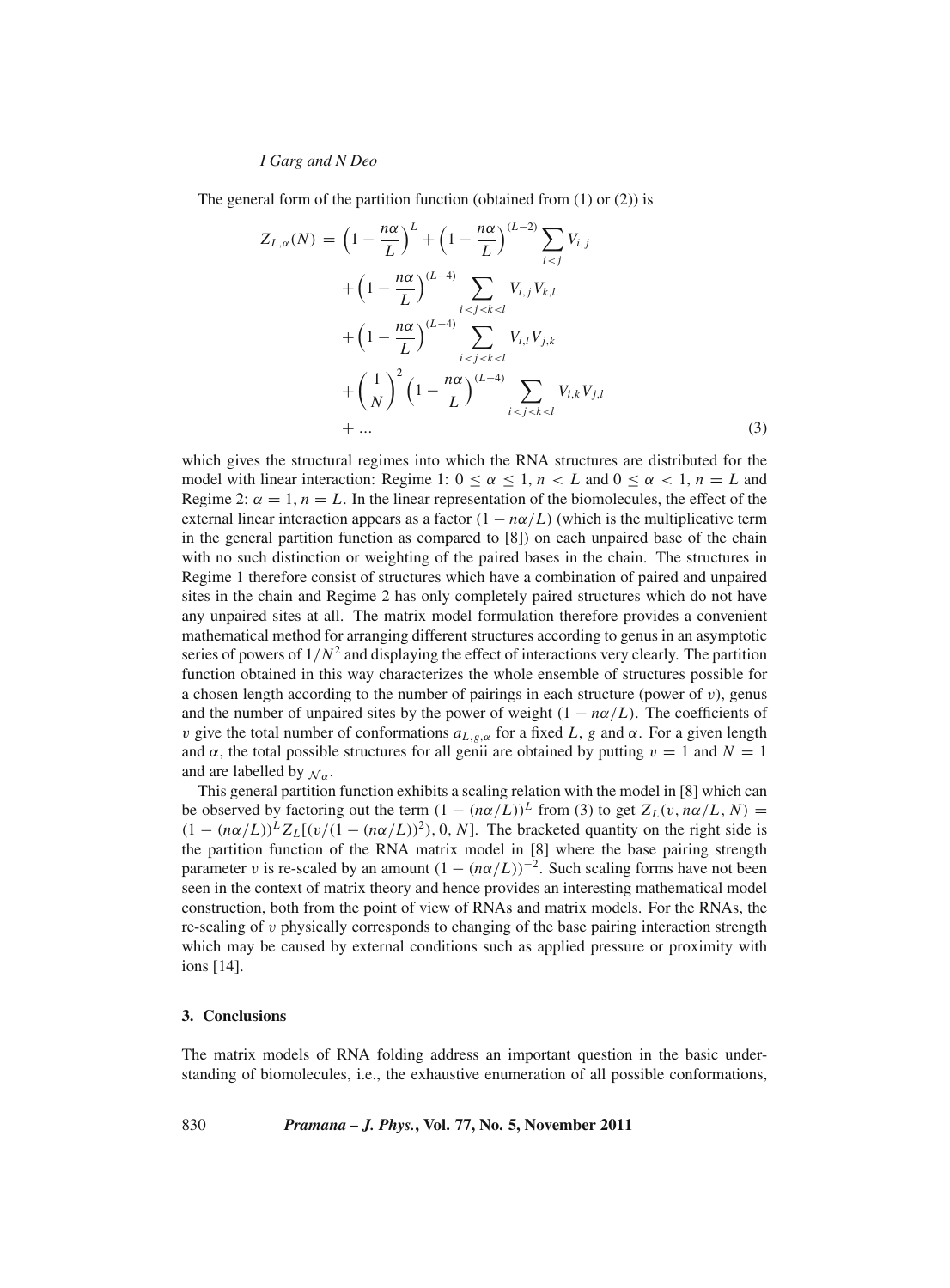## *Matrix models of RNA folding*

secondary and tertiary, of a chain of any given length. Though the method adopted is simplified and gives a schematic picture of the RNA chain, it can be used to obtain the distribution functions and universal characteristics that are found for the real RNA molecules [15]. The study of external interactions in these matrix models of RNA has shown that the interactions introduced in such a way act as additional constraints on the parameters of the model. These constraints may physically imply (i) a change in the inter-base interaction strength which may happen due to presence of ions or applied external pressure or both or (ii) biasing the unpaired sites in the chain by assigning them a weight compared to paired ones.

The formalism gives a systematic analytical method for studying the effect of external interactions on the statistics and distribution of the planar and non-planar diagrams for a given *L* and genus. These models are matrix models of RNA which enumerate structures of all types that are possible for a given length of the chain. So the characteristics observed in the distribution functions may as well be expected to be found in some real RNAs such as the micro-RNA which are small with only 21–23 nucleotides. The results found here (scaling etc.,) are also interesting in their own right purely from the point of view of random matrix theory. The results found here may also be useful in understanding the structure and dynamics of experiments with ssDNA (single stranded DNA) because the model does not consider specificity of bases and may as well be used to understand and formulate synthetic sequences of desired use in many situations of material science and nanotechnology.

An important and possible area of extension in these hard crust problems is to solve the RNA heteropolymer within the same framework. Also, a useful study in solving RNA structure combinatorics completely will be to consider real RNA sequences, construct their base–base interaction  $V_{ij}$  and extract all the structure-related information (secondary and tertiary) from this matrix itself. This is a procedure employed in the graph theoretic approach used in complex system analysis.

## **Acknowledgements**

The authors thank Prof. Henri Orland for his encouragement. This work was presented at Perspectives in Non-Linear Dynamics (PNLD 2010) held at Indian Institute of Science, Bangalore, India from 26 to 30 July 2010. The authors would like to thank CSIR Project No. 03(1019)/05/EMR-II for financial support.

## **References**

[1] R Gillet and B Felden, *Mol. Microbiol.* **42**, 879 (2001) G Ruvkun, *Science* **294**, 797 (2001) G J Hannon, *Nature* **418**, 244 (2002) E Masse and S Gottesman, *Proc. Natl. Acad. Sci. USA* **99**, 4620 (2002) Y Dorsett and T Tuschl, *Nature Re*v*. Drug Disco*v*ery* **3**, 318 (2004) H Tagawa and M Seto, *Leukemia* **19**, 2013 (2005) M A Matzke and J A Birchler, *Nature Re*v*. Gen.* **6**, 24 (2005) L Jaeger and A Chworos, *Curr. Opin. Struct. Biol.* **16**, 531 (2006) K Whalley, *Nature Re*v*. Gen.* **7**, 331 (2006) J Haasnoot and B Berkhout, *Handb. Exp. Pharmacol.* **173**, 117 (2006)

*Pramana – J. Phys.***, Vol. 77, No. 5, November 2011** 831